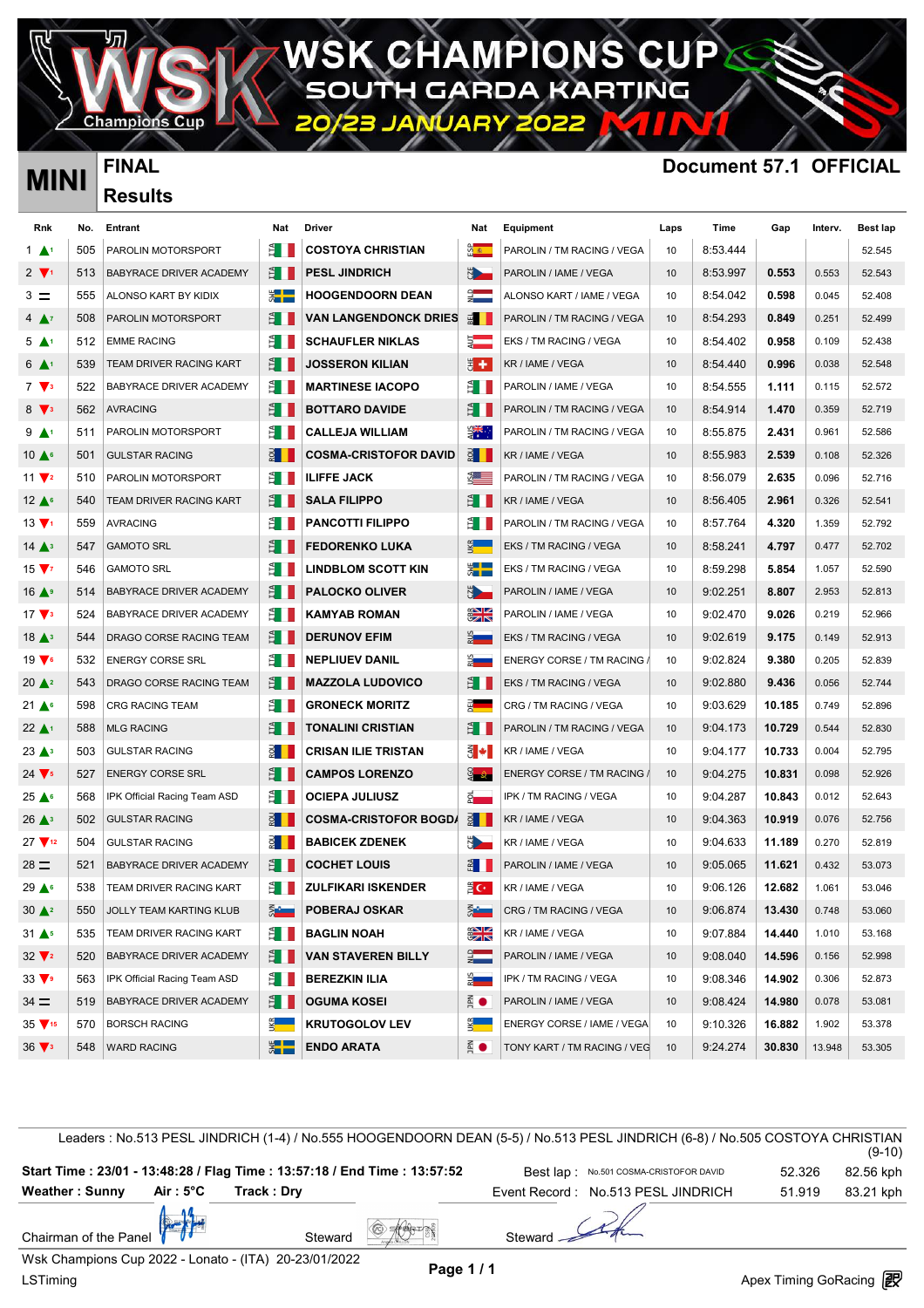**CHAMPIONS CU GARDA RTING** KA ÷

JA

**FINAL Lap Chart** 

Champion

**MINI** FINAL FINAL **FINAL** 

P

|                                                                                                                                                       |                                                                                                                                         |                    |     |     |                |                |                |                |                |                |                       | 12             | 1.3                                                    | 14  | 15             | 16         | 17             | 18         | 19         | 20         | 21 22 23 |     |                                            | 24  | 25  |                    | 26 27 28 |                | 29             | 30           | 31                                     | 32  | 33             |                |                                                                                                                                                           |      |
|-------------------------------------------------------------------------------------------------------------------------------------------------------|-----------------------------------------------------------------------------------------------------------------------------------------|--------------------|-----|-----|----------------|----------------|----------------|----------------|----------------|----------------|-----------------------|----------------|--------------------------------------------------------|-----|----------------|------------|----------------|------------|------------|------------|----------|-----|--------------------------------------------|-----|-----|--------------------|----------|----------------|----------------|--------------|----------------------------------------|-----|----------------|----------------|-----------------------------------------------------------------------------------------------------------------------------------------------------------|------|
| Grid                                                                                                                                                  |                                                                                                                                         |                    |     |     |                |                |                |                |                |                |                       |                |                                                        |     |                |            |                |            |            |            |          |     |                                            |     |     |                    |          |                |                |              |                                        |     |                |                | 513 505 555 522 562 512 539 546 510 511 508 559 532 524 504 501 547 540 527 570 544 543 588 563 514 503 598 521 502 520 568 550 548 519 535               |      |
|                                                                                                                                                       |                                                                                                                                         |                    |     |     |                |                |                |                |                |                |                       |                |                                                        |     |                |            |                |            |            |            |          |     |                                            |     |     |                    |          |                |                |              |                                        |     |                |                |                                                                                                                                                           |      |
| Start                                                                                                                                                 |                                                                                                                                         |                    |     |     |                |                |                |                |                |                |                       |                |                                                        |     |                |            |                |            |            |            |          |     |                                            |     |     |                    |          |                |                |              |                                        |     |                |                | 535 562 566 562 578 589 522 510 512 546 508 511 532 559 504 547 527 524 501 544 588 540 514 570 598 543 563 502 503 521 568 520 538 548 550 513           |      |
|                                                                                                                                                       |                                                                                                                                         |                    |     |     |                |                |                |                |                |                |                       |                |                                                        |     |                |            |                |            |            |            |          |     |                                            |     |     |                    |          |                |                |              |                                        |     |                |                |                                                                                                                                                           |      |
| Lap <sub>1</sub><br>Interval                                                                                                                          |                                                                                                                                         | 513 555 505<br>0.1 | 0.1 | 0.3 | 562 522<br>0.7 | 0.3            | 508<br>0.3     | 0 <sub>1</sub> | 0 <sub>1</sub> | 0.2            | 546<br>0 <sub>1</sub> | 511<br>0.0     | 527<br>0.2                                             | 0.8 | 540 559<br>0.1 | 524<br>0.2 | 501<br>0.1     | 547<br>0.4 | 544<br>0.2 | 588<br>0.1 | 0.0      | 0.0 | 514 598 570 543<br>0.0                     | 0.1 | 0.5 | 0.1                | 0.0      | 0.2            | 0 <sub>0</sub> | 0.3          | 521 504 568 520 503 502 535 563<br>0.0 | 0.1 | 0.1            |                |                                                                                                                                                           |      |
| Lap2                                                                                                                                                  | 538 562 570 548 562 512 522 508 510 539 511 527 540 559 532 501 524 547 544 588 546 514 598 543 521 504 503 520 568 502 570 548 563 538 | 0.1                | 0.1 | 0.3 | 10             | 0.1            | 0.1            | 0.3            | 0.3            | 0.3            | 0.5                   | 0.4            | 0.5                                                    | 0.0 | 0.1            | 0.2        | 0.2            | 0.7        | 0.2        | 0.0        | 0.1      | 0.2 | 0.8                                        | 0.6 | 0.1 | 0.2                | 0.1      | 0 <sub>0</sub> | 0.1            | 0.1          | 0.1                                    | 0.2 | 0.1            | 0 <sub>0</sub> | 0 <sub>2</sub>                                                                                                                                            |      |
| Lap <sub>3</sub>                                                                                                                                      |                                                                                                                                         | 0.1                | 0.2 | 0.1 | 0.7            | 0.3            | 0 <sub>0</sub> | 0.3            | 0 <sub>0</sub> | 0.2            | 0.9                   | 0.1            | 04                                                     | 0.7 | 06             | 0.1        | 0 <sub>0</sub> | 0.1        | 0.3        | 1.1        | 0.2      | 0.0 | 0 <sub>0</sub>                             | 0.3 | 0.3 | 04                 | 0.2      | 0.1            | 0.0            | 11           | 0.2                                    | 0.2 | 0.1            | 0 <sub>2</sub> | 548 570 570 576 562 512 508 522 510 529 511 540 527 559 501 524 547 532 544 514 588 546 598 543 504 503 521 502 520 568 563 550 538 535 519 570 548<br>17 | 136  |
| Lap4                                                                                                                                                  | 519 555 505 562 512 508 522 539 510 511 527 540 559 501 547 544 532 524 514 546 588 543 598 503 521 504 520 568 502 563 538 550 519     | 0.1                | 0.1 | 0.2 | 0.4            | 0.2            | 0.2            | 0.2            | 0.4            | 0.0            | 1.4                   | 0.1            | 0.1                                                    | 0.3 | 1.2            | 0.4        | 0.3            | 0.0        | 0.4        | 0.5        | 0.3      | 0.0 | 0.2                                        | 0.7 | 0.6 | 0.5                | 0.0      | 0.0            | 0.1            | 0.4          | 0.3                                    | 0.2 | 04             |                | 16                                                                                                                                                        |      |
| Lap5                                                                                                                                                  | 555 505 513 562 512 508 522 539 510 511 527 540 501 559 547 544 524 532 514 546 543 598 588 503 521 546                                 | 0.2                | 0.0 | 0.3 | 0 <sub>1</sub> | 0 <sub>1</sub> | 02             | 0.1            | 04             | 0 <sub>0</sub> | 1.8                   | 0 <sub>1</sub> | 0.3                                                    | 0.0 | 0.9            | 04         | 0.5            | 0.2        | 0.2        | 0.1        | 1.2      | 0.1 | 0.1                                        | 0.1 | 0.8 | 0.7                | 0.0      | 0.0            | 0.2            | 0.2          | 0.1                                    | 0.2 | 0.3            | 0.1            | 520 568 502 504 563 538 550 519 535 570 548<br>18                                                                                                         |      |
| Lap 6                                                                                                                                                 | 513 505 512 555 508 539 562 522 510 511                                                                                                 | 0.2                | 0.3 | 0.1 | 0.3            | 0.1            | 0 <sub>1</sub> | 0.0            | 0.0            | 0 <sub>1</sub> | 2.0                   | 0.5            | 0.2                                                    | 0.4 | 0.1            | 0.6        | 0.5            | 0.2        | 0.3        | 0.0        | 1.2      | 0.1 | 0.2                                        | 0.4 | 0.8 | 0.2                | 0.2      | 0.6            | 04             | 0.0          | 0.2                                    | 0.7 |                |                | 540 501 559 527 547 544 524 546 532 514 543 598 503 588 521 568 502 504 538 563 550 535 520 519 570 548<br>1.5                                            |      |
| 46 27 503 505 512 555 508 539 562 522 511 510 540 501 559 547 544 527 546 524 514 532 543 598 503 588 568 502 521 504 563 538 550 520 535 619 570 548 |                                                                                                                                         | 0 <sub>0</sub>     | 02  | 0.1 | 0.5            | 0.2            | 02             | 02             | 0.1            | 0.1            | 17                    | 0.2            | 0.4                                                    | 0.8 | 06             | 0.1        | 02             | 02         | 0.6        | 0.1        | 0.9      | 0.1 | 0.3                                        | 0.2 | 13  | 0.1                | 0.3      | 0.4            | 0.2            | $\sqrt{0.1}$ | 0.3                                    | 10  | 0.1            | 0.1            | 21                                                                                                                                                        | 139  |
| Lap 8 513 505 512 555 508 539 562 522 511 510 501 540 559 547 527 546 544 524 514 532                                                                 |                                                                                                                                         | 0.1                | 0.5 | 0.0 | 0.2            | 0.2            | 0.4            | 0.1            | 0.1            | 0.4            | 1.5                   | 0.2            | 0.7                                                    | 0.7 | 0.9            | 0.2        | 0.0            | 0.3        | 0.2        | 0.1        | 0.8      | 0.4 | 543 598 503 588 568 502 504 521 563<br>0.2 | 0.3 | 1.3 | 0.0                | 0.6      | 0.0            | 0.3            | 0.2          | 538 550 520 535<br>0.2                 | 1.2 | 0 <sub>0</sub> | 0.2            | 2.2                                                                                                                                                       | 140  |
| Lap9                                                                                                                                                  | 505 513 555 508 512 539 522 511                                                                                                         | 0.0                | 0.4 | 0.5 | 0.1            | 0.2            | 0.4            | 0.3            | 0.0            | 0.0            | 1.3                   | 0.3            | 562 510 501 540 559 547 546 544 514 524 532 527<br>0.8 | 0.6 | 1.1            | 1.4        | 0.1            | 0.1        | 0.1        | 0.2        | 0.3      | 0.4 | 543 598 503 588<br>0.3                     | 0.2 | 0.8 | 568 502 504<br>0.1 | 0.6      | 521<br>0.2     | 538<br>1.0     | 563<br>0.0   | 0.0                                    | 1.0 | 0.2            | 0.1            | 2.3                                                                                                                                                       | 13.9 |
| Eap (0 505 513 555 508 512 539 522 562 511 501 510 540 559 547 546 514 524 544 532 543 598 588 503 527 568 502 504 521                                |                                                                                                                                         | 0.5                | 0.0 | 0.2 | 0.1            | 0.0            | 0.1            | 0.3            | 0.9            | 0.1            | 0.0                   | 0.3            | 1.3                                                    | 0.4 | 1.0            | 2.9        | 0.2            | 0.1        | 0.2        | 0.0        | 0.7      | 0.5 | 0.0                                        | 0.0 | 0.0 | 0 <sub>0</sub>     | 0.2      | 04             | 1.0            | 0.7          | 1.0                                    | 0.1 | 0.3            | 0.0            | 550 535 520 563 519 570 548                                                                                                                               |      |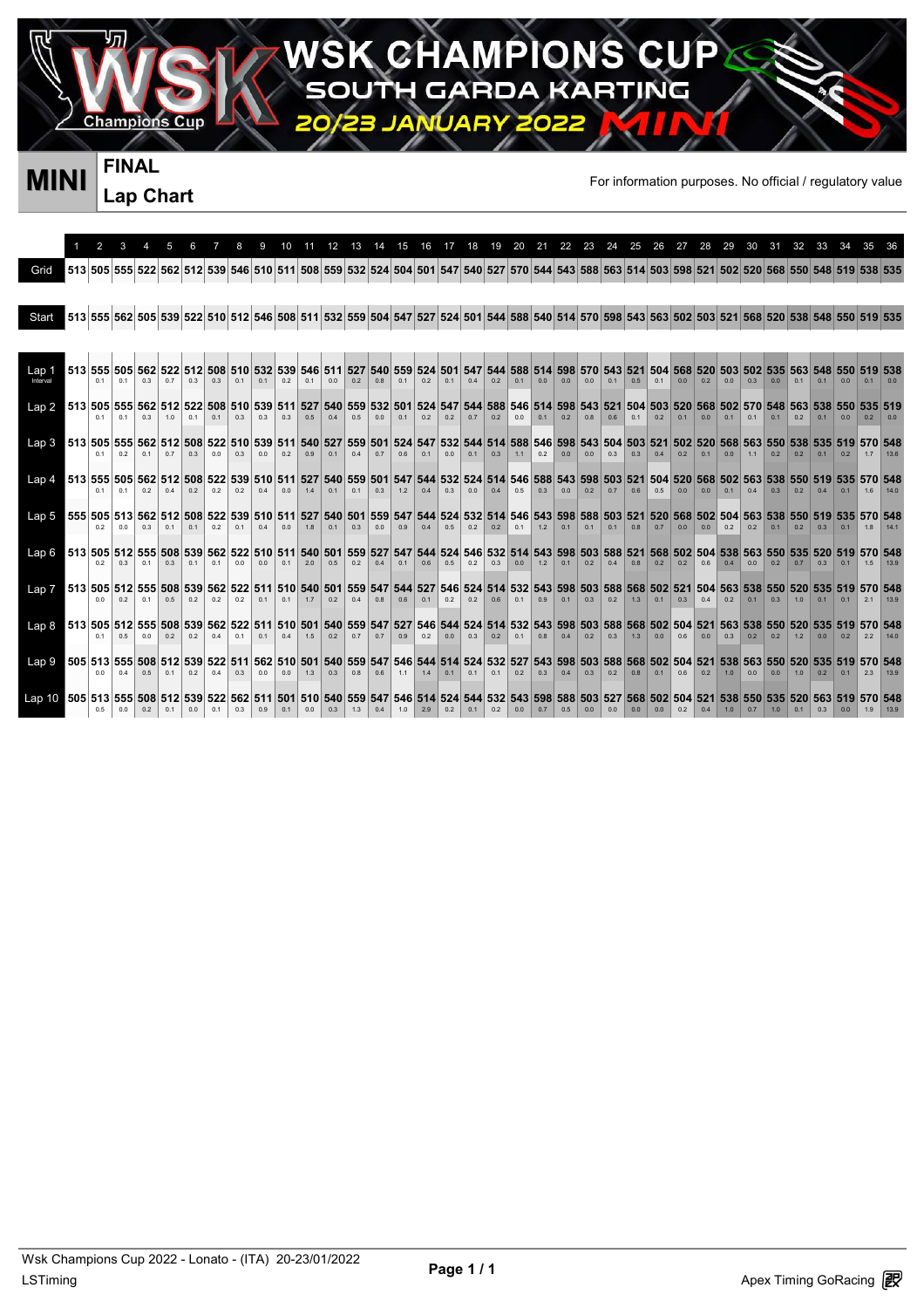**AMPIONS CU**  $ZH$ **GARDA RTING** KA ÷

JAR

Champion

### **FINAL Analysis**

P

|               | <b>MINI</b>                  | I IIVAL              |                            |                                              |     |                                         |    |                        |                      |                                |                                              |     |          |               |                       |                                |                                              |     | For information purposes. No official / regulatory value |
|---------------|------------------------------|----------------------|----------------------------|----------------------------------------------|-----|-----------------------------------------|----|------------------------|----------------------|--------------------------------|----------------------------------------------|-----|----------|---------------|-----------------------|--------------------------------|----------------------------------------------|-----|----------------------------------------------------------|
|               |                              |                      | <b>Analysis</b>            |                                              |     |                                         |    |                        |                      |                                |                                              |     |          |               |                       |                                |                                              |     |                                                          |
|               |                              |                      |                            | Laps Sector 1 Sector 2 Sector 3 Lap Time Spd |     | Time                                    |    |                        |                      |                                | Laps Sector 1 Sector 2 Sector 3 Lap Time Spd |     | Time     |               |                       |                                | Laps Sector 1 Sector 2 Sector 3 Lap Time Spd |     | Time                                                     |
|               | No.501 COSMA-CRISTOFOR DAVID |                      |                            |                                              |     |                                         | 10 |                        |                      |                                | 21.623 16.147 15.891 53.661                  | 79  | 8:53.444 | 9             |                       |                                | 20.990 16.036 15.807 52.833 81               |     | 7:59.863                                                 |
| 1             |                              |                      | 23.188 17.152 16.727       | 57.067                                       | 81  | 1:00.268                                |    |                        |                      |                                | <b>No.508 VAN LANGENDONCK DRIES</b>          |     |          | 10            |                       |                                | 21.662 16.150 16.322 54.134 77               |     | 8:53.997                                                 |
| 2             |                              | 21.275 16.157 16.027 |                            | 53.459 82                                    |     | 1:53.727                                | -1 |                        |                      | 22.599 16.535 16.221           | 55.355                                       | -80 | 57.925   |               | No.514 PALOCKO OLIVER |                                |                                              |     |                                                          |
| 3             |                              | 21.478 16.297 15.793 |                            | 53.568                                       | 81  | 2:47.295                                | 2  |                        |                      | 21.219 16.182 15.714           | 53.115 81                                    |     | 1:51.040 | 1             |                       | 23.499 17.092 17.043           | 57.634 78                                    |     | 1:01.097                                                 |
| 4             |                              | 21.066 15.986 15.664 |                            | 52.716                                       | 81  | 3:40.011                                | 3  |                        |                      | 21.176 16.098 15.881           | 53.155                                       | -80 | 2:44.195 | 2             |                       | 21.660 16.406 16.157           | 54.223 80                                    |     | 1:55.320                                                 |
| 5             |                              | 21.141 16.001 15.906 |                            | 53.048                                       | 80  | 4:33.059                                | 4  |                        |                      | 20.960 16.106 15.672           | 52.738                                       | 81  | 3:36.933 | 3             |                       | 21.328 16.027 15.925           | 53.280 80                                    |     | 2:48.600                                                 |
| 6             |                              | 20.937 15.941 16.144 |                            | 53.022                                       | 79  | 5:26.081                                | 5  |                        |                      | 21.031 16.005 15.747           | 52.783                                       | 81  | 4:29.716 | 4             |                       | 21.174 16.056 16.642           | 53.872                                       | -78 | 3:42.472                                                 |
| 7             |                              | 21.113 16.017 15.437 |                            | 52.567                                       | 81  | 6:18.648                                | 6  |                        |                      | 20.999 16.060 16.122           | 53.181                                       | 80  | 5:22.897 | 5             |                       | 21.072 16.101 15.996           | 53.169                                       | 80  | 4:35.641                                                 |
| 8             |                              | 20.863 16.068 15.395 |                            | 52.326                                       | 81  | 7:10.974                                | 7  |                        |                      | 21.006 15.992 15.602           | 52.600                                       | 80  | 6:15.497 | 6             |                       | 21.316 16.025 15.783           | 53.124                                       | -81 | 5:28.765                                                 |
| 9             |                              | 20.988 16.002 15.566 |                            | 52.556                                       | 81  | 8:03.530                                | 8  | 20.985 16.021          |                      | 15.493                         | 52.499                                       | 81  | 7:07.996 | 7             |                       | 21.242 16.132 15.651           | 53.025                                       | 80  | 6:21.790                                                 |
| 10            |                              | 20.965 15.944 15.544 |                            | 52.453                                       | 80  | 8:55.983                                | 9  |                        |                      | 21.044   16.094   15.710       | 52.848                                       | 80  | 8:00.844 | 8             | 21.068 15.958 15.787  |                                | 52.813                                       | 81  | 7:14.603                                                 |
| <b>No.502</b> |                              |                      |                            | <b>COSMA-CRISTOFOR BOGDAN</b>                |     |                                         | 10 |                        |                      | 21.232 16.070 16.147           | 53.449                                       | 79  | 8:54.293 | 9             |                       |                                | 20.962 16.492 16.112 53.566                  | 79  | 8:08.169                                                 |
| 1             |                              | 23.820 17.891 17.377 |                            | 59.088                                       | -77 | 1:02.916                                |    | No.510 ILIFFE JACK     |                      |                                |                                              |     |          | 10            |                       | 21.530 16.268 16.284           | 54.082 77                                    |     | 9:02.251                                                 |
| 2             |                              | 21.920 16.454 16.450 |                            | 54.824                                       | 78  | 1:57.740                                | 1  |                        |                      | 22.594 16.575 16.497           | 55.666                                       | 80  | 58.026   | <b>No.519</b> | <b>OGUMA KOSEI</b>    |                                |                                              |     |                                                          |
| 3             |                              |                      | 21.448 16.183 16.263       | 53.894                                       | 78  | 2:51.634                                | 2  |                        |                      | 21.329 16.171 15.884           | 53.384                                       | -80 | 1:51.410 | 1             |                       | 23.322 18.175 17.160           | 58.657 78                                    |     | 1:03.405                                                 |
| 4             |                              |                      | 21.718 16.294 16.242       | 54.254                                       | -80 | 3:45.888                                | 3  |                        |                      |                                | 21.179 16.194 15.875 53.248                  | 79  | 2:44.658 | 2             |                       | 22.142 17.027 16.320           | 55.489 80                                    |     | 1:58.894                                                 |
| 5             |                              |                      |                            | 21.419 16.053 16.022 53.494 81               |     | 4:39.382                                | 4  |                        |                      |                                | 21.295 16.166 15.762 53.223                  | -80 | 3:37.881 | 3             |                       | 22.172 16.767 16.042           | 54.981 81                                    |     | 2:53.875                                                 |
| 6             |                              |                      |                            | 21.086 15.988 15.682 52.756                  | -81 | 5:32.138                                | 5  |                        |                      |                                | 21.043 16.034 15.639 52.716                  | 80  | 4:30.597 | 4             |                       | 21.209 16.305 16.044           | 53.558                                       | -80 | 3:47.433                                                 |
| 7             |                              |                      | 21.184 16.086 15.776       | 53.046                                       | 80  | 6:25.184                                | 6  |                        |                      | 21.043 15.971 15.716           | 52.730                                       | 81  | 5:23.327 | 5             |                       | 21.162 16.210 15.820           | 53.192                                       | -81 | 4:40.625                                                 |
| 8             |                              |                      | 21.106 16.110 15.682       | 52.898                                       | -81 | 7:18.082                                | 7  |                        |                      | 21.514 16.103 15.615           | 53.232                                       | 80  | 6:16.559 | 6             |                       |                                | 21.166 16.406 16.705 54.277                  | -81 | 5:34.902                                                 |
| 9             |                              |                      | 21.237 16.194 15.578       | 53.009                                       | 81  | 8:11.091                                | 8  |                        |                      | 20.997 16.034 15.818           | 52.849                                       | 79  | 7:09.408 | 7             |                       |                                | 21.126 16.136 15.819 53.081                  | 80  | 6:27.983                                                 |
| 10            |                              |                      | 21.201   16.083   15.988   | 53.272                                       | -79 | 9:04.363                                | 9  |                        |                      | 21.015 16.029 15.723           | 52.767                                       | -81 | 8:02.175 | 8             |                       | 21.188 16.193 15.858           | 53.239                                       | -81 | 7:21.222                                                 |
| No.503        |                              |                      | <b>CRISAN ILIE TRISTAN</b> |                                              |     |                                         | 10 |                        |                      | 21.295 16.463 16.146           | 53.904 81                                    |     | 8:56.079 | 9             |                       | 21.364 16.251 15.678           | 53.293                                       | 81  | 8:14.515                                                 |
|               |                              | 23.846 17.425 17.384 |                            | 58.655                                       | 78  | 1:02.543                                |    | No.511 CALLEJA WILLIAM |                      |                                |                                              |     |          | 10            |                       |                                | 21.102 16.253 16.554 53.909                  | -79 | 9:08.424                                                 |
| 2             |                              | 21.663 16.284 16.856 |                            | 54.803                                       | 78  | 1:57.346                                | -1 |                        |                      | 23.028 16.681 16.317           | 56.026 32                                    |     | 58.691   | No.520        |                       | <b>VAN STAVEREN BILLY</b>      |                                              |     |                                                          |
| 3             |                              | 21.323 16.234 15.982 |                            | 53.539                                       | 80  | 2:50.885                                | 2  |                        |                      | 21.276 16.323 15.769           | 53.368                                       | -81 | 1:52.059 | 1             |                       |                                | 23.731 17.547 17.083 58.361                  | 78  | 1:02.451                                                 |
| 4             |                              |                      | 21.352 16.195 16.053       | 53.600                                       | 79  | 3:44.485                                | 3  |                        |                      | 21.095 16.050 15.834           | 52.979                                       | 81  | 2:45.038 | 2             |                       | 21.521 16.431 17.075           | 55.027                                       | 78  | 1:57.478                                                 |
| 5             |                              |                      | 21.175 16.117 15.791       | 53.083                                       | 80  | 4:37.568                                | 4  |                        |                      | 21.193 16.179 15.555           | 52.927                                       | 82  | 3:37.965 | 3             |                       | 21.368 16.301 16.620           | 54.289                                       | 79  | 2:51.767                                                 |
| 6             |                              | 21.096 16.027 15.672 |                            | 52.795                                       | -81 | 5:30.363                                | 5  |                        |                      | 21.046 16.098 15.576           | 52.720                                       | -81 | 4:30.685 | 4             |                       | 21.389 16.565 15.938           | 53.892                                       | 79  | 3:45.659                                                 |
| 7             |                              |                      | 21.340 16.049 15.675       | 53.064                                       | 81  | 6:23.427                                | 6  |                        |                      | 21.059 15.992 15.723           | 52.774                                       | 82  | 5:23.459 | 5             |                       | 21.176 16.130 16.236           | 53.542                                       | 80  | 4:39.201                                                 |
| 8             |                              | 20.993 16.085 15.778 |                            | 52.856                                       | -81 | 7:16.283                                | 7  |                        |                      |                                | 21.272 16.018 15.655 52.945                  | 80  | 6:16.404 | 6             |                       | 22.626 16.583 16.311           | 55.520                                       | 80  | 5:34.721                                                 |
| 9             |                              | 21.017 16.176 16.372 |                            | 53.565                                       | 79  | 8:09.848                                | 8  |                        | 20.998 15.927 15.661 |                                | 52.586                                       | 81  | 7:08.990 | 7             |                       | 21.086 16.134 15.778           | 52.998                                       | 79  | 6:27.719                                                 |
| 10            |                              |                      | 20.992 16.642 16.695       | 54.329                                       | 77  | 9:04.177                                | 9  |                        |                      | 20.938 16.043 16.055           | 53.036                                       | 79  | 8:02.026 | 8             |                       | 21.043 16.302 15.878           | 53.223                                       | -79 | 7:20.942                                                 |
|               | No.504 BABICEK ZDENEK        |                      |                            |                                              |     |                                         | 10 |                        |                      |                                | 21.401 16.359 16.089 53.849                  | 79  | 8:55.875 | 9             |                       | 21.427 16.053 15.690           | 53.170                                       | 81  | 8:14.112                                                 |
|               |                              |                      |                            |                                              |     | 24.614 17.555 17.089 59.258 79 1:02.093 |    |                        |                      | <b>No.512 SCHAUFLER NIKLAS</b> |                                              |     |          | 10            |                       |                                |                                              |     | 21.033 16.313 16.582 53.928 79 9:08.040                  |
| 2             |                              |                      |                            | 21.648 16.390 16.979 55.017 79               |     | 1:57.110                                | 1  |                        |                      |                                | 22.346 16.687 16.118 55.151 81               |     | 57.538   |               | No.521 COCHET LOUIS   |                                |                                              |     |                                                          |
| 3             |                              |                      |                            | 21.279 16.366 15.792 53.437 30               |     | 2:50.547                                | 2  |                        |                      |                                | 21.156 16.099 15.938 53.193 81               |     | 1:50.731 | 1             |                       |                                | 23.484 17.389 17.055 57.928 77               |     | 1:01.899                                                 |
| 4             |                              |                      |                            | 21.548 16.215 17.339 55.102 76               |     | 3:45.649                                | 3  |                        |                      |                                | 21.070 16.088 15.946 53.104 81               |     | 2:43.835 | 2             |                       |                                | 21.537 16.361 17.212 55.110 79               |     | 1:57.009                                                 |
| 5             |                              |                      |                            | 21.866 16.347 15.752 53.965 80               |     | 4:39.614                                | 4  |                        |                      |                                | 21.069 16.112 15.698 52.879 81               |     | 3:36.714 | 3             |                       |                                | 21.746 16.312 16.313 54.371 79               |     | 2:51.380                                                 |
| 6             |                              |                      | 21.402 16.141 15.674       | $53.217$ 80                                  |     | 5:32.831                                | 5  |                        |                      |                                | 21.080 16.049 15.686 52.815 81               |     | 4:29.529 | 4             |                       | 21.220 16.175 16.321           | 53.716 77                                    |     | 3:45.096                                                 |
| 7             |                              |                      |                            | 21.239 16.111 15.744 53.094 80               |     | 6:25.925                                | 6  |                        |                      |                                | 20.937 16.062 15.838 52.837                  | -81 | 5:22.366 | 5             |                       |                                | 21.282 16.067 15.965 53.314 80               |     | 4:38.410                                                 |
| 8             |                              |                      |                            | 21.016 16.111 15.692 52.819 79               |     | 7:18.744                                | 7  |                        |                      |                                | 20.828 15.979 15.631 52.438                  | 81  | 6:14.804 | 6             |                       |                                | 21.240 16.147 15.891 53.278 80               |     | 5:31.688                                                 |
| 9             |                              |                      |                            | 21.089 16.300 15.596 52.985 80               |     | 8:11.729                                | 8  |                        |                      |                                | 20.928 16.031 15.966 52.925                  | -80 | 7:07.729 | 7             |                       |                                | 21.784 16.163 15.873 53.820 80               |     | 6:25.508                                                 |
| 10            |                              |                      |                            | 21.079 16.166 15.659 52.904 80               |     | 9:04.633                                | 9  |                        |                      |                                | 21.170 16.155 15.942 53.267                  | 80  | 8:00.996 | 8             |                       |                                | 21.167 16.099 16.064 53.330 80               |     | 7:18.838                                                 |
|               | No.505 COSTOYA CHRISTIAN     |                      |                            |                                              |     |                                         | 10 |                        |                      |                                | 20.965 16.079 16.362 53.406 79               |     | 8:54.402 | 9             |                       | 21.132 16.271 15.751           | $53.154$ 81                                  |     | 8:11.992                                                 |
|               |                              |                      |                            | 21.612 16.374 15.900 53.886 82               |     | 56.015                                  |    | No.513 PESL JINDRICH   |                      |                                |                                              |     |          | 10            |                       |                                | 21.222 16.077 15.774 53.073 80               |     | 9:05.065                                                 |
| 2             |                              |                      |                            | 21.166 16.230 15.836 53.232 81               |     | 1:49.247                                | -1 |                        |                      |                                | 21.563 16.462 16.012 54.037 80               |     | 55.778   |               |                       | <b>No.522 MARTINESE IACOPO</b> |                                              |     |                                                          |
| 3             |                              |                      | 21.069 16.180 16.199       | 53.448                                       | 80  | 2:42.695                                | 2  |                        |                      |                                | 21.247 16.206 15.874 53.327                  | 80  | 1:49.105 | 1             |                       |                                | 22.323 16.556 15.990 54.869 80               |     | 57.175                                                   |
| 4             |                              |                      |                            | 21.105 <b>16.132</b> 16.039 53.276 81        |     | 3:35.971                                | 3  |                        |                      |                                | 21.096 16.182 16.157 53.435 79               |     | 2:42.540 | 2             |                       | 21.289 16.229 16.211           | 53.729 81                                    |     | 1:50.904                                                 |
| 5             |                              |                      | 21.062 16.236 15.668       | 52.966 80                                    |     | 4:28.937                                | 4  |                        |                      | 21.153 16.129 15.846           | 53.128 79                                    |     | 3:35.668 | 3             |                       |                                | 21.039 16.153 16.188 53.380 81               |     | 2:44.284                                                 |
| 6             |                              |                      |                            | 21.045 16.360 15.697 53.102 80               |     | 5:22.039                                | 5  |                        |                      |                                | 21.166 16.364 15.822 53.352 82               |     | 4:29.020 | 4             |                       | 21.011 16.076 15.851           | 52.938 81                                    |     | 3:37.222                                                 |
| 7             |                              |                      |                            | 20.967 15.978 15.600 52.545                  | 82  | 6:14.584                                | 6  |                        |                      |                                | 21.050 16.116 15.594 52.760 80               |     | 5:21.780 | 5             |                       |                                | 20.964 16.036 15.738 52.738 81               |     | 4:29.960                                                 |
| 8             |                              |                      |                            | 20.983 15.992 15.573 52.548                  | 82  | 7:07.132                                | 7  |                        |                      |                                | 21.056 16.056 15.595 52.707                  | 80  | 6:14.487 | 6             |                       | 20.998 16.045 16.281           | 53.324 78                                    |     | 5:23.284                                                 |
| 9             |                              |                      |                            | 20.993 16.022 15.636 52.651                  | 80  | 7:59.783                                | 8  |                        |                      |                                | 20.950 16.046 15.547 52.543                  | 80  | 7:07.030 | 7             |                       |                                | 21.220 16.040 15.696 52.956 81               |     | 6:16.240                                                 |

 $\frac{1}{\sqrt{2}}$ WSK Champions Cup 2022 - Lonato - (ITA) 20-23/01/2022<br>LSTiming Apex Timing GoRacing **P** Wsk Champions Cup 2022 - Lonato - (ITA) 20-23/01/2022 **Page 1 / 3**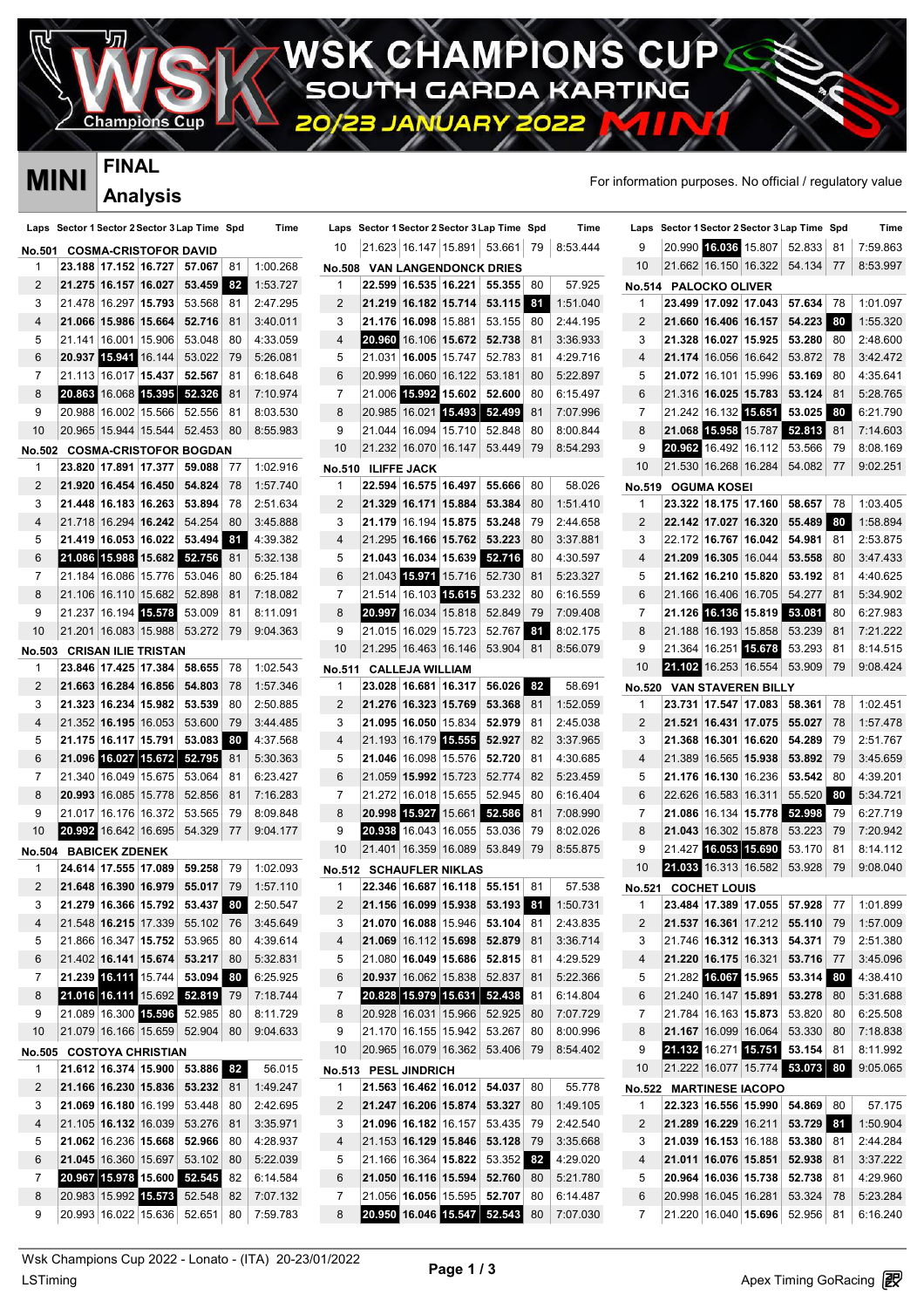**CHAMPIONS CU** H GARDA KARTING

**JAR** 

# **FINAL**

Champion

 $\mathbf P$ 

| MINI          |        | I IIVAL               |                           |                                         |     |                                         |                     |                           |                        |                         |                                              |      |          | For information purposes. No official / regulatory value |                         |                         |                                 |                                         |      |                                         |
|---------------|--------|-----------------------|---------------------------|-----------------------------------------|-----|-----------------------------------------|---------------------|---------------------------|------------------------|-------------------------|----------------------------------------------|------|----------|----------------------------------------------------------|-------------------------|-------------------------|---------------------------------|-----------------------------------------|------|-----------------------------------------|
|               |        |                       | <b>Analysis</b>           |                                         |     |                                         |                     |                           |                        |                         |                                              |      |          |                                                          |                         |                         |                                 |                                         |      |                                         |
| Laps          |        |                       |                           | Sector 1 Sector 2 Sector 3 Lap Time Spd |     | Time                                    |                     |                           |                        |                         | Laps Sector 1 Sector 2 Sector 3 Lap Time Spd |      | Time     | Laps                                                     |                         |                         |                                 | Sector 1 Sector 2 Sector 3 Lap Time Spd |      | Time                                    |
| 8             |        |                       |                           | 20.929 16.009 15.634 52.572             | 82  | 7:08.812                                | 7                   |                           |                        |                         | 21.336 16.038 15.697 53.071                  | 81   | 6:26.304 | 6                                                        | 20.942                  |                         |                                 | 15.959 15.689 52.590                    | 81   | 5:28.360                                |
| 9             | 20.981 |                       |                           | 16.005 15.862 52.848                    | 81  | 8:01.660                                | 8                   |                           |                        | 21.200 16.329 15.618    | 53.147                                       | 81   | 7:19.451 | 7                                                        |                         |                         |                                 | 20.935 16.047 15.617 52.599             | 80   | 6:20.959                                |
| 10            |        |                       |                           | 20.977 16.094 15.824 52.895             | -81 | 8:54.555                                | g                   | 20.983                    |                        | 16.128 16.518           | 53.629                                       | 76   | 8:13.080 | 8                                                        |                         |                         |                                 | 21.196 16.091 15.633 52.920             | -79  | 7:13.879                                |
| <b>No.524</b> |        | <b>KAMYAB ROMAN</b>   |                           |                                         |     |                                         | 10                  |                           |                        |                         | 21.329 16.071 15.646 58.046                  | 80   | 9:06.126 | g                                                        |                         |                         | 20.985   16.087   15.624        | 52.696                                  | 80   | 8:06.575                                |
| -1            |        |                       | 23.092 17.210 16.679      | 56.981                                  | 80  | 1:00.103                                | No.539              |                           | <b>JOSSERON KILIAN</b> |                         |                                              |      |          | 10                                                       |                         |                         | 21.054 16.119 15.550            | 52.723                                  | 80   | 8:59.298                                |
| 2             |        | 21.233 16.306 16.328  |                           | 53.867                                  | 81  | 1:53.970                                | -1                  |                           | 23.073 16.896 16.207   |                         | 56.176                                       | - 79 | 58.462   | <b>No.547</b>                                            |                         | <b>FEDORENKO LUKA</b>   |                                 |                                         |      |                                         |
| 3             |        | 21.328 16.339 16.274  |                           | 53.941                                  | 79  | 2:47.911                                | 2                   |                           | 21.232 16.281 15.746   |                         | 53.259                                       | 80   | 1:51.721 | -1                                                       |                         |                         | 23.106   17.238   17.318        | 57.662                                  | 79   | 1:00.668                                |
| 4             |        | 21.210 16.173 16.775  |                           | 54.158                                  | 81  | 3:42.069                                | 3                   |                           | 21.008 16.196 15.829   |                         | 53.033                                       | 81   | 2:44.754 | 2                                                        |                         |                         | 21.211   16.136   16.243        | 53.590                                  | 80   | 1:54.258                                |
| 5             |        |                       | 21.152 16.214 15.686      | 53.052                                  | 81  | 4:35.121                                | $\overline{4}$      |                           | 21.076 16.032 15.611   |                         | 52.719                                       | 80   | 3:37.473 | 3                                                        |                         |                         | 21.144 16.369 16.287            | 53.800                                  | 78   | 2:48.058                                |
| 6             |        |                       | 21.095 16.121 15.750      | 52.966                                  | 81  | 5:28.087                                | 5                   |                           | 21.028 15.982 15.666   |                         | 52.676                                       | 80   | 4:30.149 | $\boldsymbol{4}$                                         |                         |                         | 21.212 16.118 15.848            | 53.178                                  | 80   | 3:41.236                                |
| 7             |        |                       | 21.074 16.093 15.933      | 53.100                                  | 81  | 6:21.187                                | 6                   |                           | 20.968 16.000 15.950   |                         | 52.918                                       | 80   | 5:23.067 | 5                                                        |                         |                         | 21.058 16.073 15.710            | 52.841                                  | 79   | 4:34.077                                |
| 8             |        |                       | 21.290 16.211 15.619      | 53.120                                  | 81  | 7:14.307                                | 7                   | 20.954                    |                        | 16.044 15.644           | 52.642                                       | 80   | 6:15.709 | 6                                                        |                         |                         | 21.068 16.061 15.739            | 52.868                                  | -78  | 5:26.945                                |
| 9             |        | 21.100 16.577 16.336  |                           | 54.013                                  | 80  | 8:08.320                                | 8                   |                           |                        | 20.970 15.988 15.590    | 52.548                                       | 81   | 7:08.257 | 7                                                        |                         |                         |                                 | 21.391 <b>16.039 15.609</b> 53.039      | 79   | 6:19.984                                |
| 10            |        |                       | 21.530 16.755 15.865      | 54.150                                  | 79  | 9:02.470                                | 9                   |                           | 21.016 16.005 15.926   |                         | 52.947                                       | 80   | 8:01.204 | 8                                                        |                         |                         |                                 | 21.089 16.028 15.585 52.702             | 80   | 7:12.686                                |
| <b>No.527</b> |        | <b>CAMPOS LORENZO</b> |                           |                                         |     |                                         | 10                  |                           |                        | 21.048 16.031 16.157    | 53.236                                       | 79   | 8:54.440 | 9                                                        |                         |                         | 21.046 16.120 15.570            | 52.736                                  | 80   | 8:05.422                                |
| -1            |        |                       | 22.905 16.862 16.102      | 55.869 81                               |     | 58.948                                  |                     |                           |                        |                         |                                              |      |          | 10                                                       |                         |                         |                                 | 21.087 16.116 15.616 52.819             | 80   | 8:58.241                                |
| 2             |        | 21.304 16.343 15.975  |                           | 53.622                                  | 81  | 1:52.570                                | <b>No.540</b><br>-1 |                           | <b>SALA FILIPPO</b>    | 22.740 16.919 16.653    | 56.312                                       | 80   | 59.767   | <b>No.548</b>                                            |                         | <b>ENDO ARATA</b>       |                                 |                                         |      |                                         |
| 3             |        | 21.208 16.485 15.828  |                           | 53.521                                  | 81  | 2:46.091                                | 2                   |                           | 21.265 16.123 15.838   |                         | 53.226                                       | 81   | 1:52.993 | -1                                                       |                         |                         | 23.258 17.720 17.996            | 58.974 78                               |      | 1:03.281                                |
| 4             |        | 21.059 16.253 16.045  |                           | 53.357                                  | 79  | 3:39.448                                | 3                   |                           | 20.964 16.166 15.859   |                         | 52.989                                       | 81   | 2:45.982 | 2                                                        |                         |                         | 22.022 16.504 16.217            | 54.743 80                               |      | 1:58.024                                |
| 5             |        | 21.038 16.160 15.887  |                           | 53.085                                  | 80  | 4:32.533                                | 4                   |                           | 21.145 16.200 16.272   |                         | 53.617                                       | 80   | 3:39.599 | 3                                                        |                         |                         |                                 | 24.016 30.833 16.405 1:11.254 78        |      | 3:09.278                                |
| 6             |        | 21.034 16.083 17.142  |                           | 54.259                                  | 69  | 5:26.792                                | 5                   |                           | 21.398 15.974 15.711   |                         | 53.083                                       | 81   | 4:32.682 | 4                                                        |                         |                         | 21.645 16.349 16.004            | 53.998 79                               |      | 4:03.276                                |
| 7             |        | 21.848 16.087 15.997  |                           | 53.932                                  | 80  | 6:20.724                                | 6                   |                           | 21.040 15.996 15.787   |                         | 52.823                                       | 81   | 5:25.505 | 5                                                        | 21.467                  |                         | 16.296 15.832                   | 53.595                                  | 80   | 4:56.871                                |
| 8             |        |                       | 21.121 16.107 15.698      | 52.926                                  | 80  |                                         | 7                   |                           | 21.048 16.027 15.777   |                         | 52.852                                       | 81   | 6:18.357 | 6                                                        |                         |                         | 21.329 16.485 15.794            | 53.608                                  |      | 5:50.479                                |
| 9             |        |                       |                           |                                         |     | 7:13.650                                |                     |                           |                        |                         |                                              |      |          | 7                                                        |                         |                         |                                 |                                         | - 79 |                                         |
|               |        |                       | 21.393 17.407 16.286      | 55.086                                  | 80  | 8:08.736                                | 8                   |                           | 21.059 16.248 15.595   |                         | 52.902                                       | 81   | 7:11.259 |                                                          |                         |                         | 21.476   16.327   <b>15.744</b> | 53.547                                  | -80  | 6:44.026                                |
| 10            |        |                       | 21.234 17.598 16.707      | 55.539                                  | 79  | 9:04.275                                | 9                   |                           | 21.000 15.982 15.623   |                         | 52.605                                       | 81   | 8:03.864 | 8                                                        |                         |                         |                                 | 21.407   16.389   15.750   53.546       | -79  | 7:37.572                                |
| <b>No.532</b> |        | <b>NEPLIUEV DANIL</b> |                           |                                         |     |                                         | 10                  |                           |                        | 20.962 16.037 15.542    | 52.541                                       | 81   | 8:56.405 | g                                                        |                         |                         | 21.262 16.322 15.721            | 53.305                                  | 80   | 8:30.877                                |
| -1            |        |                       | 22.631 16.551 16.304      | 55.486                                  | 78  | 58.179                                  | No.543              |                           |                        | <b>MAZZOLA LUDOVICO</b> |                                              |      |          | 10                                                       |                         |                         | 21.379 16.304 15.714            | 53.397                                  | 79   | 9:24.274                                |
| 2             |        | 21.422 17.234 16.792  |                           | 55.448                                  | 81  | 1:53.627                                | -1                  |                           |                        |                         | 23.517   17.433   16.675     57.625          | 81   | 1:01.355 | <b>No.550</b>                                            |                         | <b>POBERAJ OSKAR</b>    |                                 |                                         |      |                                         |
| 3             |        | 21.557 16.229 16.740  |                           | 54.526                                  | 80  | 2:48.153                                | 2                   |                           | 22.181 16.356 16.494   |                         | 55.031                                       | 79   | 1:56.386 | -1                                                       |                         |                         | 23.349   18.277   17.071        | 58.697 78                               |      | 1:03.288                                |
| 4             |        | 21.318 16.151 16.357  |                           | 53.826                                  | 80  | 3:41.979                                | 3                   |                           | 21.186 16.741 15.875   |                         | 53.802                                       | 80   | 2:50.188 | 2                                                        |                         |                         | 22.067   16.856   16.319        | 55.242                                  | 80   | 1:58.530                                |
| 5             |        | 21.484 16.089 15.860  |                           | 53.433                                  | 80  | 4:35.412                                | 4                   |                           | 21.191 16.074 16.078   |                         | 53.343                                       | 80   | 3:43.531 | 3                                                        |                         |                         | 22.257   16.404   15.979        | 54.640                                  | -79  | 2:53.170                                |
| 6             |        | 21.067 16.003 16.189  |                           | 53.259                                  | 80  | 5:28.671                                | 5                   |                           | 21.162 16.055 16.306   |                         | 53.523                                       | 78   | 4:37.054 | 4                                                        |                         |                         | 21.267 16.556 16.025            | 53.848                                  | -79  | 3:47.018                                |
| 7             |        |                       | 21.488 16.098 15.680      | 53.266                                  | 81  | 6:21.937                                | 6                   |                           | 21.147 16.101 15.704   |                         | 52.952                                       | 80   | 5:30.006 | 5                                                        |                         |                         | 21.231   16.274   15.784        | 53.289                                  | 80   | 4:40.307                                |
| 8             |        |                       |                           | 21.039 16.049 15.751 52.839             | 81  | 7:14.776                                | 7                   |                           |                        |                         | 21.116 16.137 15.612 52.865                  | 80   | 6:22.871 | 6                                                        |                         |                         |                                 | 21.302 16.196 15.782 53.280             | 79   | 5:33.587                                |
|               |        |                       |                           | 21.035 16.603 16.080 53.718 80          |     | 8:08.494                                | 8                   |                           |                        |                         | 21.043 16.043 15.658 52.744                  | 79   | 7:15.615 |                                                          |                         |                         |                                 | 21.249 16.143 15.684 53.076 79          |      | 6:26.663                                |
| 10            |        |                       |                           |                                         |     | 21.370 16.905 16.055 54.330 76 9:02.824 | 9                   |                           |                        |                         | 21.077   16.126   16.265   53.468            | 80   | 8:09.083 | 8                                                        |                         |                         |                                 | 21.216 16.167 15.677 53.060 80          |      | 7:19.723                                |
|               |        | No.535 BAGLIN NOAH    |                           |                                         |     |                                         | 10                  |                           |                        |                         | 21.140 16.928 15.729 53.797                  | 78   | 9:02.880 | 9                                                        |                         |                         |                                 | 21.265 16.201 15.909 53.375 79          |      | 8:13.098                                |
| 1             |        |                       |                           | 22.825 17.862 17.371 58.058 77          |     | 1:03.010                                |                     | No.544 DERUNOV EFIM       |                        |                         |                                              |      |          | 10                                                       |                         |                         |                                 | 21.787 16.219 15.770 53.776 79          |      | 9:06.874                                |
| 2             |        |                       |                           | 22.471 16.958 16.376 55.805 80          |     | 1:58.815                                | -1                  |                           |                        |                         | 23.391 17.041 17.132 57.564                  | 77   | 1:00.874 |                                                          | No.555 HOOGENDOORN DEAN |                         |                                 |                                         |      |                                         |
| 3             |        |                       |                           | 22.055 16.764 15.980 54.799 80          |     | 2:53.614                                | 2                   |                           |                        |                         | 21.567 16.313 16.218 54.098                  | 79   | 1:54.972 | 1                                                        |                         |                         |                                 | 21.589 16.426 16.047 54.062 81          |      | 55.895                                  |
| 4             |        |                       |                           | 21.219 16.482 16.285 53.986 30          |     | 3:47.600                                | 3                   |                           |                        |                         | 21.262 16.098 15.946 53.306                  | 80   | 2:48.278 | 2                                                        |                         |                         |                                 |                                         |      | 21.413 16.207 15.872 53.492 32 1:49.387 |
| 5             |        |                       |                           | 21.122 16.226 15.866 53.214 80          |     | 4:40.814                                | 4                   |                           |                        |                         | 21.327 16.109 15.940 53.376 79               |      | 3:41.654 | 3                                                        |                         |                         |                                 | 21.039 16.142 16.397 53.578 81          |      | 2:42.965                                |
| 6             |        |                       |                           | 21.133 16.349 16.030 53.512 79          |     | 5:34.326                                | 5                   |                           |                        |                         | 21.183 16.058 15.672 52.913                  | 80   | 4:34.567 | 4                                                        |                         |                         |                                 | 20.973 16.077 15.770 52.820 81          |      | 3:35.785                                |
| 7             |        |                       |                           | 21.223 16.226 16.048 53.497 80          |     | 6:27.823                                | 6                   |                           |                        |                         | 21.208 16.129 15.678 53.015 80               |      | 5:27.582 | 5                                                        |                         |                         |                                 | 21.168 <b>16.055 15.673</b> 52.896 80   |      | 4:28.681                                |
| 8             |        |                       |                           | 21.110 16.247 15.811 53.168 79          |     | 7:20.991                                | 7                   |                           |                        | 21.189 16.075 15.777    | 53.041                                       | 80   | 6:20.623 | 6                                                        |                         |                         |                                 | 21.496 16.232 16.091 53.819             | 82   | 5:22.500                                |
| 9             |        |                       |                           | 21.507 16.217 15.636 53.360             | 80  | 8:14.351                                | 8                   |                           |                        | 21.638 16.121 15.583    | 53.342                                       | 81   | 7:13.965 | 7                                                        |                         |                         |                                 | 20.845 15.923 15.640 52.408             | 82   | 6:14.908                                |
| 10            |        |                       |                           | 21.111 16.274 16.148 53.533 78          |     | 9:07.884                                | 9                   |                           |                        |                         | 21.204 16.760 16.134 54.098                  | 79   | 8:08.063 | 8                                                        |                         |                         |                                 | 20.945 15.990 15.953 52.888 81          |      | 7:07.796                                |
|               |        |                       | No.538 ZULFIKARI ISKENDER |                                         |     |                                         | 10                  |                           |                        |                         | 21.748 16.347 16.461 54.556 79               |      | 9:02.619 | 9                                                        |                         |                         |                                 | 21.014 15.947 15.579 52.540             | -81  | 8:00.336                                |
| 1             |        |                       |                           | 23.748 17.895 17.622 59.265             | 79  | 1:03.415                                |                     | No.546 LINDBLOM SCOTT KIN |                        |                         |                                              |      |          | 10                                                       |                         |                         |                                 | 21.185 16.246 16.275 53.706 77          |      | 8:54.042                                |
| 2             |        |                       |                           | 22.081 16.602 16.340 55.023             | 79  | 1:58.438                                | -1                  |                           |                        |                         | 22.917 17.030 16.134 56.081 80               |      | 58.619   | <b>No.559</b>                                            |                         | <b>PANCOTTI FILIPPO</b> |                                 |                                         |      |                                         |
| 3             |        |                       |                           | 22.365 16.727 15.935 55.027             | 81  | 2:53.465                                |                     |                           |                        |                         | 21.227 17.663 17.702 56.592 76               |      | 1:55.211 | 1                                                        |                         |                         |                                 | 23.118 17.167 16.805 57.090 81          |      | 59.875                                  |
| 4             |        |                       | 21.116 16.313 15.845      | 53.274                                  | 80  | 3:46.739                                | 3                   |                           |                        |                         | 21.953 16.252 16.622 54.827                  | 78   | 2:50.038 | 2                                                        |                         |                         |                                 | 21.259 16.244 16.174 53.677 79          |      | 1:53.552                                |
| 5             |        |                       | 21.128 16.505 15.644      | 53.277                                  | 81  | 4:40.016                                | 4                   |                           |                        | 21.135 16.127 15.745    | 53.007                                       | 80   | 3:43.045 | 3                                                        |                         |                         |                                 | 21.148 16.073 15.802 53.023             | 80   | 2:46.575                                |
| 6             |        |                       |                           | 21.349 16.196 15.672 53.217 80          |     | 5:33.233                                | 5                   |                           |                        |                         | 21.024 16.004 15.697 52.725                  | 79   | 4:35.770 | 4                                                        |                         |                         |                                 | 20.991 16.135 16.008 53.134 78          |      | 3:39.709                                |
|               |        |                       |                           |                                         |     |                                         |                     |                           |                        |                         |                                              |      |          |                                                          |                         |                         |                                 |                                         |      |                                         |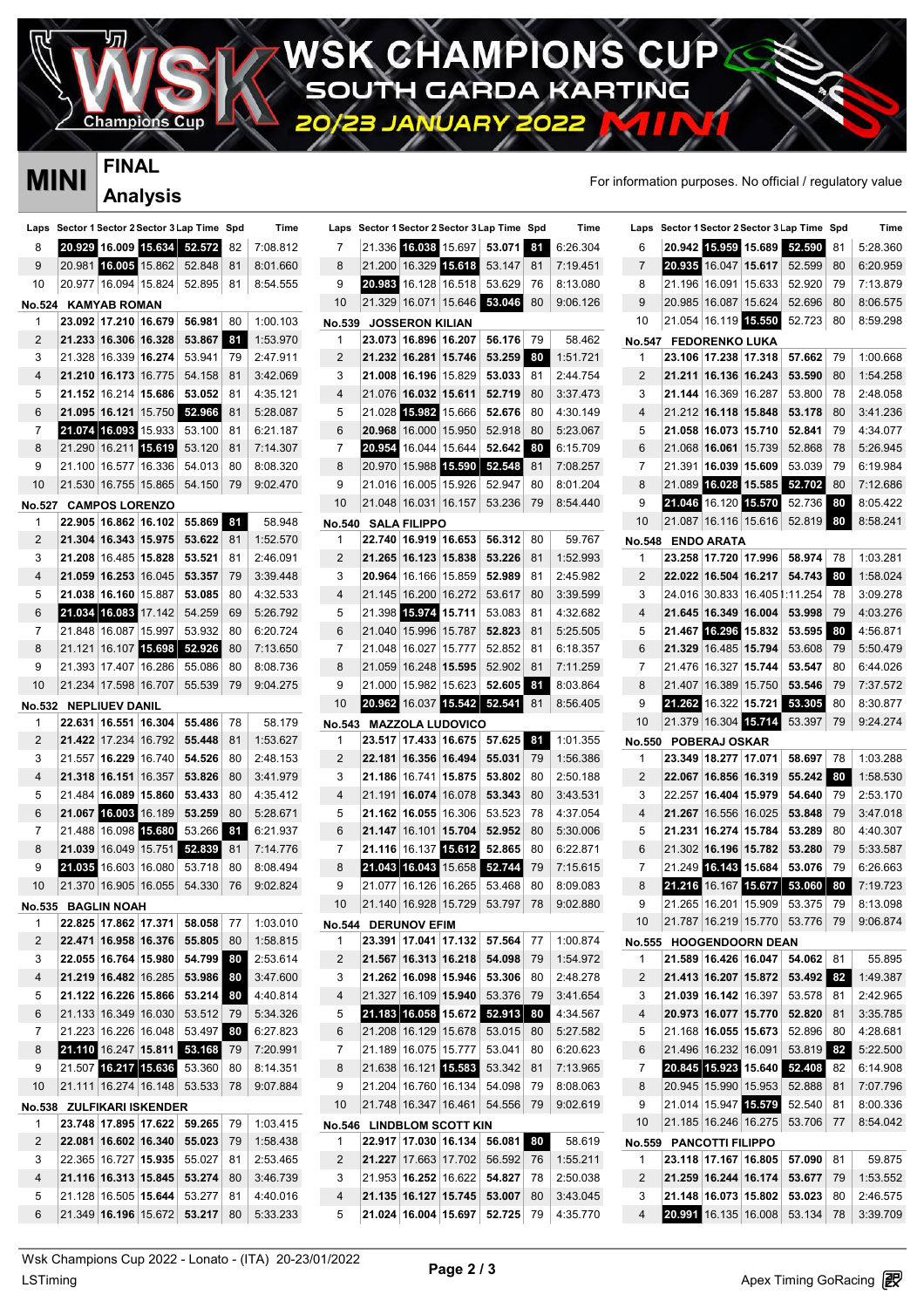**AMPIONS CU**  $\mathcal{G}$ H **GARDA RTING** KA ÷

Δ

### Champions

### **FINAL Analysis**

## **MINI** FINAL FINAL **FINAL**

P

| MINI           |        | ……                       |                      |                                     |     |          |       |
|----------------|--------|--------------------------|----------------------|-------------------------------------|-----|----------|-------|
|                |        |                          | <b>Analysis</b>      |                                     |     |          |       |
| Laps           |        |                          |                      | Sector 1 Sector 2 Sector 3 Lap Time | Spd | Time     | Laps  |
| 5              | 21.208 | 15.985                   | 16.245               | 53.438                              | 82  | 4:33.147 | 4     |
| 6              | 21.045 | 16.030                   | 16.096               | 53.171                              | 78  | 5:26.318 | 5     |
| 7              |        | 21.146 15.978            | 15.678               | 52.802                              | 80  | 6:19.120 | 6     |
| 8              | 21.114 | 16.061                   | 15.668               | 52.843                              | 80  | 7:11.963 | 7     |
| 9              | 21.079 | 16.082                   | 15.631               | 52.792                              | 80  | 8:04.755 | 8     |
| 10             | 21.130 | 16.102                   | 15.777               | 53.009                              | 80  | 8:57.764 | 9     |
| No.562         |        | <b>BOTTARO DAVIDE</b>    |                      |                                     |     |          | 10    |
| 1              | 21.571 | 16.642                   | 16.087               | 54.300                              | 80  | 56.378   | No.59 |
| 2              | 21.198 | 16.251                   | 15.884               | 53.333                              | 80  | 1:49.711 | 1     |
| 3              | 21.088 | 16.170                   | 16.153               | 53.411                              | 80  | 2:43.122 | 2     |
| 4              | 21.063 | 16.090                   | 15.976               | 53.129                              | 80  | 3:36.251 | 3     |
| 5              | 21.113 | 16.166                   | 15.829               | 53.108                              | 80  | 4:29.359 | 4     |
| 6              | 21.247 | 16.089                   | 16.552               | 53.888                              | 78  | 5:23.247 | 5     |
| 7              |        | 20.938 16.029            | 15.768               | 52.735                              | 80  | 6:15.982 | 6     |
| 8              | 20.998 | 16.035                   | 15.686               | 52.719                              | 80  | 7:08.701 | 7     |
| 9              |        | 21.002 16.004            | 16.402               | 53.408                              | 77  | 8:02.109 | 8     |
| 10             |        | 21.175 16.064 15.566     |                      | 52.805                              | 80  | 8:54.914 | 9     |
| No.563         |        | <b>BEREZKIN ILIA</b>     |                      |                                     |     |          | 10    |
| 1              | 23.891 | 18.371                   | 17.093               | 59.355                              | 79  | 1:03.160 |       |
| $\overline{c}$ | 22.041 | 16.357                   | 16.700               | 55.098                              | 79  | 1:58.258 |       |
| 3              | 22.441 | 16.329                   | 15.898               | 54.668                              | 80  | 2:52.926 |       |
| 4              | 21.334 | 16.127                   | 15.992               | 53.453                              | 81  | 3:46.379 |       |
| 5              | 21.301 | 16.395                   | 15.763               | 53.459                              | 81  | 4:39.838 |       |
| 6              | 21.444 | 16.109                   | 15.919               | 53.472                              | 81  | 5:33.310 |       |
| 7              | 21.146 |                          | 16.053 15.674        | 52.873                              | 81  | 6:26.183 |       |
| 8              | 21.268 | 16.131                   | 15.648               | 53.047                              | 80  | 7:19.230 |       |
| 9              | 21.063 | 16.140                   | 16.660               | 53.863                              | 77  | 8:13.093 |       |
| 10             | 21.987 | 16.457                   | 16.809               | 55.253                              | 78  | 9:08.346 |       |
| No.568         |        | <b>OCIEPA JULIUSZ</b>    |                      |                                     |     |          |       |
| 1              | 23.281 | 17.640                   | 17.242               | 58.163                              | 79  | 1:02.185 |       |
| 2              | 21.667 | 16.364                   | 17.359               | 55.390                              | 76  | 1:57.575 |       |
| 3              | 21.744 | 16.255                   | 16.240               | 54.239                              | 80  | 2:51.814 |       |
| 4              | 21.297 | 16.397                   | 16.211               | 53.905                              | 81  | 3:45.719 |       |
| 5              | 21.297 | 16.061                   | 16.212               | 53.570                              | 80  | 4:39.289 |       |
| 6              |        | 20.922 16.031 15.690     |                      | 52.643                              | 80  | 5:31.932 |       |
| 7              |        | 21.250 16.132 15.745     |                      | 53.127                              | 80  | 6:25.059 |       |
| 8              |        | 21.143 16.037 15.757     |                      | 52.937                              | 80  | 7:17.996 |       |
| 9              |        |                          | 21.212 16.114 15.668 | 52.994                              | 80  | 8:10.990 |       |
| 10             |        | 21.143 16.063 16.091     |                      | 53.297                              | 77  | 9:04.287 |       |
| No.570         |        | <b>KRUTOGOLOV LEV</b>    |                      |                                     |     |          |       |
| 1              |        | 23.530 17.259 16.934     |                      | 57.723                              | 79  | 1:01.251 |       |
| 2              |        | 23.419 16.535            | 16.666               | 56.620                              | 79  | 1:57.871 |       |
| 3              | 25.351 | 16.475                   | 15.956               | 57.782                              | 80  | 2:55.653 |       |
| 4              |        | 21.463 16.284            | 15.858               | 53.605                              | 80  | 3:49.258 |       |
| 5              |        | 21.324 16.309            | 15.786               | 53.419                              | 80  | 4:42.677 |       |
| 6              |        | 21.550 16.402            | 15.871               | 53.823                              | 80  | 5:36.500 |       |
| 7              |        | 21.435 16.321            | 15.854               | 53.610                              | 80  | 6:30.110 |       |
| 8              |        | 21.250 16.387 15.741     |                      | 53.378                              | 80  | 7:23.488 |       |
| 9              |        | 21.364 16.281 15.752     |                      | 53.397                              | 80  | 8:16.885 |       |
| 10             |        | 21.356 16.289 15.796     |                      | 53.441                              | 80  | 9:10.326 |       |
| No.588         |        | <b>TONALINI CRISTIAN</b> |                      |                                     |     |          |       |
| 1              |        | 23.430 17.097            | 17.084               | 57.611                              | 79  | 1:01.005 |       |
| 2              |        | 21.331 16.581            | 16.280               | 54.192                              | 78  | 1:55.197 |       |
| 3              |        | 22.080 16.255            | 16.235               | 54.570                              | 77  | 2:49.767 |       |

|                |               |                       |               |                                         |    |          | For informa |
|----------------|---------------|-----------------------|---------------|-----------------------------------------|----|----------|-------------|
| Laps           |               |                       |               | Sector 1 Sector 2 Sector 3 Lap Time Spd |    | Time     |             |
| 4              |               | 21.282 16.170 16.217  |               | 53.669                                  | 79 | 3:43.436 |             |
| 5              |               | 21.445 15.982 16.543  |               | 53.970                                  | 74 | 4:37.406 |             |
| 6              | 21.519        | 16.182                | 15.743        | 53.444                                  | 80 | 5:30.850 |             |
| $\overline{7}$ | 21.140        | 16.073                | 15.617        | 52,830                                  | 81 | 6:23.680 |             |
| 8              | 21.107        |                       | 16.212 15.604 | 52.923                                  | 80 | 7:16.603 |             |
| 9              | 20.995 16.157 |                       | 16.353        | 53.505                                  | 78 | 8:10.108 |             |
| 10             | 21.071        |                       | 16.482 16.512 | 54.065                                  | 76 | 9:04.173 |             |
| No.598         |               | <b>GRONECK MORITZ</b> |               |                                         |    |          |             |
| 1              | 23.481        | 17.103                | 16.983        | 57.567                                  | 78 | 1:01.177 |             |
| 2              | 21.662        | 16.518                | 16.184        | 54.364                                  | 81 | 1:55.541 |             |
| 3              | 21.894        | 16.323                | 16.335        | 54.552                                  | 77 | 2:50.093 |             |
| $\overline{4}$ | 21.737        | 16.186                | 15.758        | 53.681                                  | 81 | 3:43.774 |             |
| 5              | 21.251        | 16.076                | 16.133        | 53.460                                  | 80 | 4:37.234 |             |
| 6              |               | 21.144 16.029 15.746  |               | 52.919                                  | 82 | 5:30.153 |             |
| 7              | 21.137        |                       | 16.098 15.661 | 52.896                                  | 81 | 6:23.049 |             |
| 8              | 21.109        | 16.154                | 15.713        | 52.976                                  | 81 | 7:16.025 |             |
| 9              | 21.188        | 16.372                | 15.913        | 53.473                                  | 80 | 8:09.498 |             |
| 10             | 21.117        | 16.787                | 16.227        | 54.131                                  | 78 | 9:03.629 |             |
|                |               |                       |               |                                         |    |          |             |